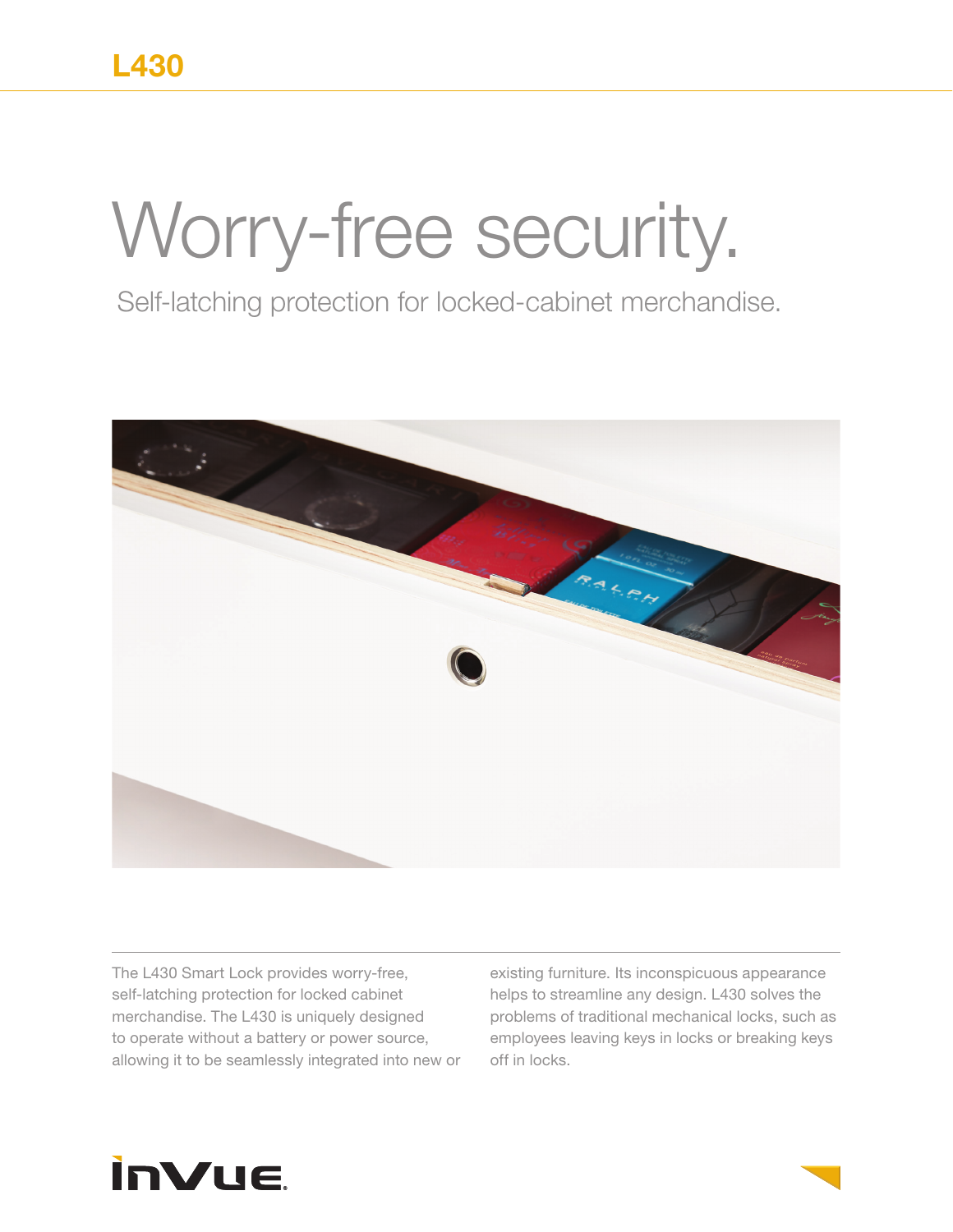## **FEATURES AND BENEFITS**

- 1 Self-latching design lets you simply close a cabinet and know it is locked
- 2 Can be fully embedded for seamless integration into new and existing furniture
- **3** Unlike other electronic locks, there is no need for batteries or sourced power
- 4 Fully protected latch provides pick resistance
- › The OneKEY provides a unique store code and timeout feature for added security
- › Part of the InVue OneKEY ecosystem™, the one key solution to storewide security